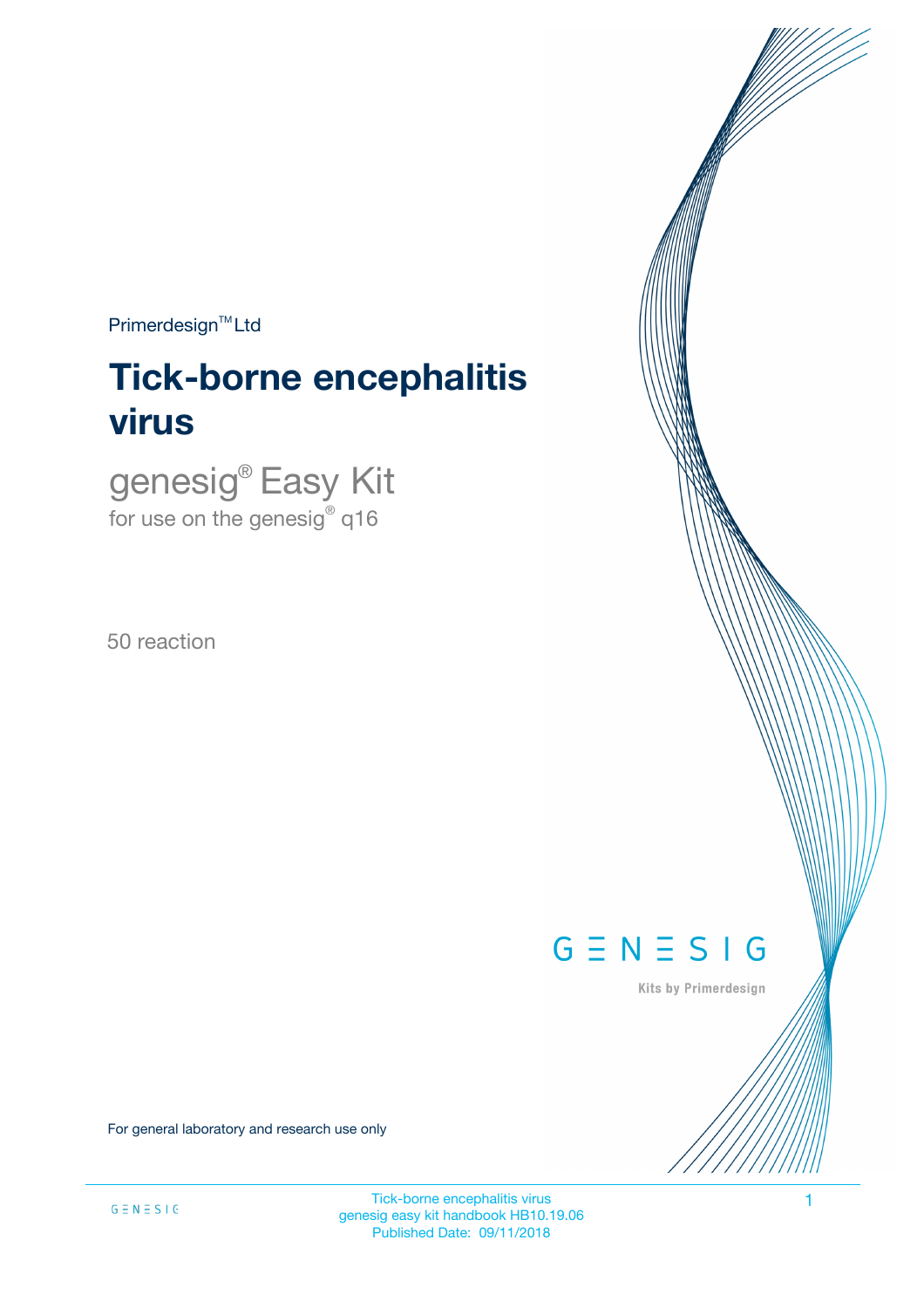# genesig® Easy: at a glance guide

#### **For each RNA test**

| Component                | <b>Volume</b>  | Lab-in-a-box pipette |  |
|--------------------------|----------------|----------------------|--|
| TBEV primer/probe mix    | 5 <sub>µ</sub> |                      |  |
| Your RNA sample          | 5 <sub>µ</sub> |                      |  |
| oasig OneStep Master Mix | 10 µl          |                      |  |

#### **For each positive control**

| Component                 | Volume         | Lab-in-a-box pipette |  |
|---------------------------|----------------|----------------------|--|
| TBEV primer/probe mix     | 5 <sub>µ</sub> |                      |  |
| Positive control template | 5 <sub>µ</sub> |                      |  |
| oasig OneStep Master Mix  | 10 µl          |                      |  |

#### **For each negative control**

| Component                | Volume         | Lab-in-a-box pipette |   |
|--------------------------|----------------|----------------------|---|
| TBEV primer/probe mix    | 5 <sub>µ</sub> |                      |   |
| Water                    | 5 <sub>µ</sub> |                      | - |
| oasig OneStep Master Mix | 10 µl          |                      |   |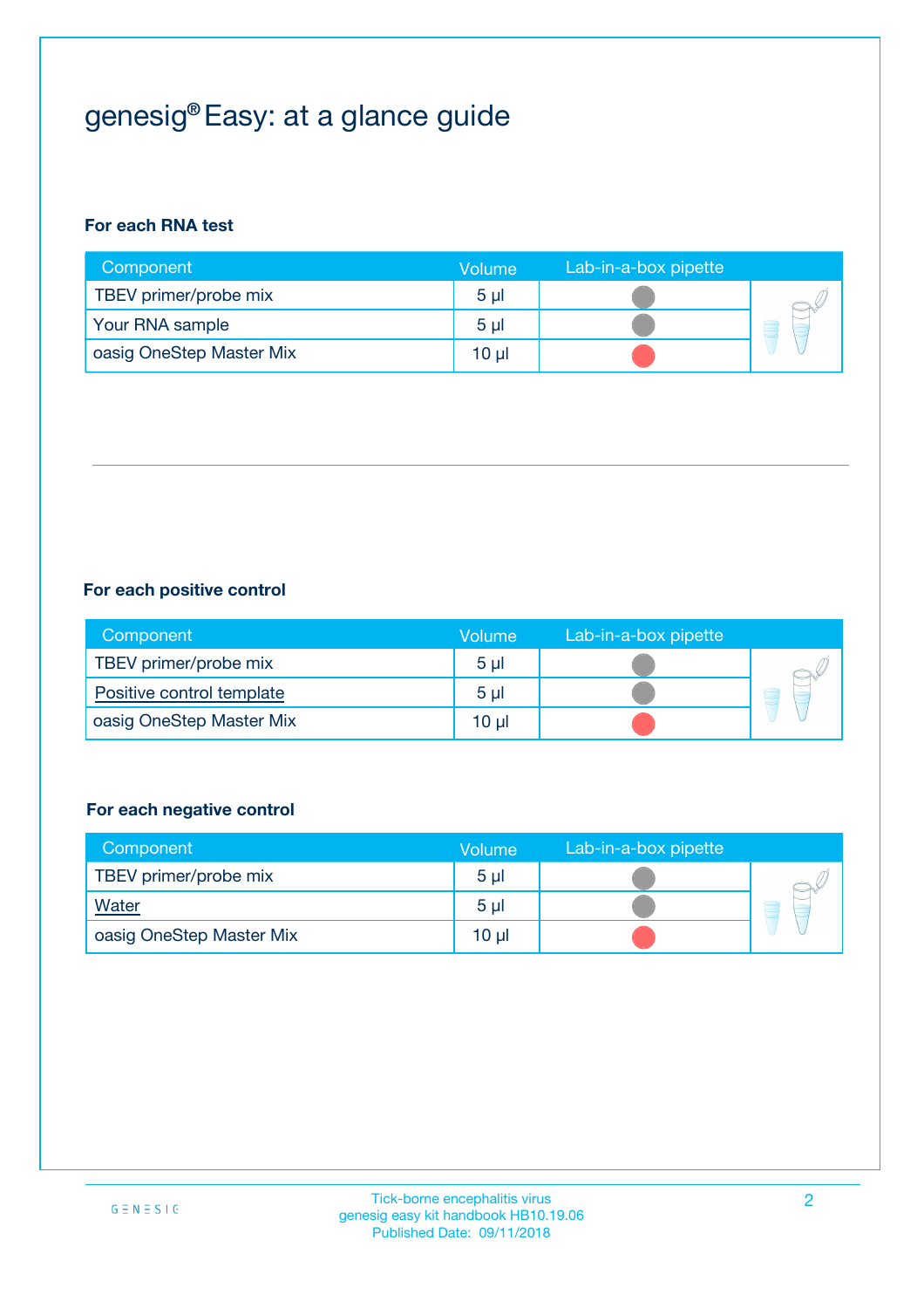## Kit Contents



# Reagents and equipment to be supplied by the user

#### **genesig® q16 instrument**

#### **genesig® Easy Extraction Kit**

This kit is designed to work well with all processes that yield high quality RNA and DNA but the genesig Easy extraction method is recommended for ease of use.

#### **genesig® Lab-In-A-Box**

The genesig Lab-In-A-Box contains all of the pipettes, tips and racks that you will need to use a genesig Easy kit. Alternatively if you already have these components and equipment these can be used instead.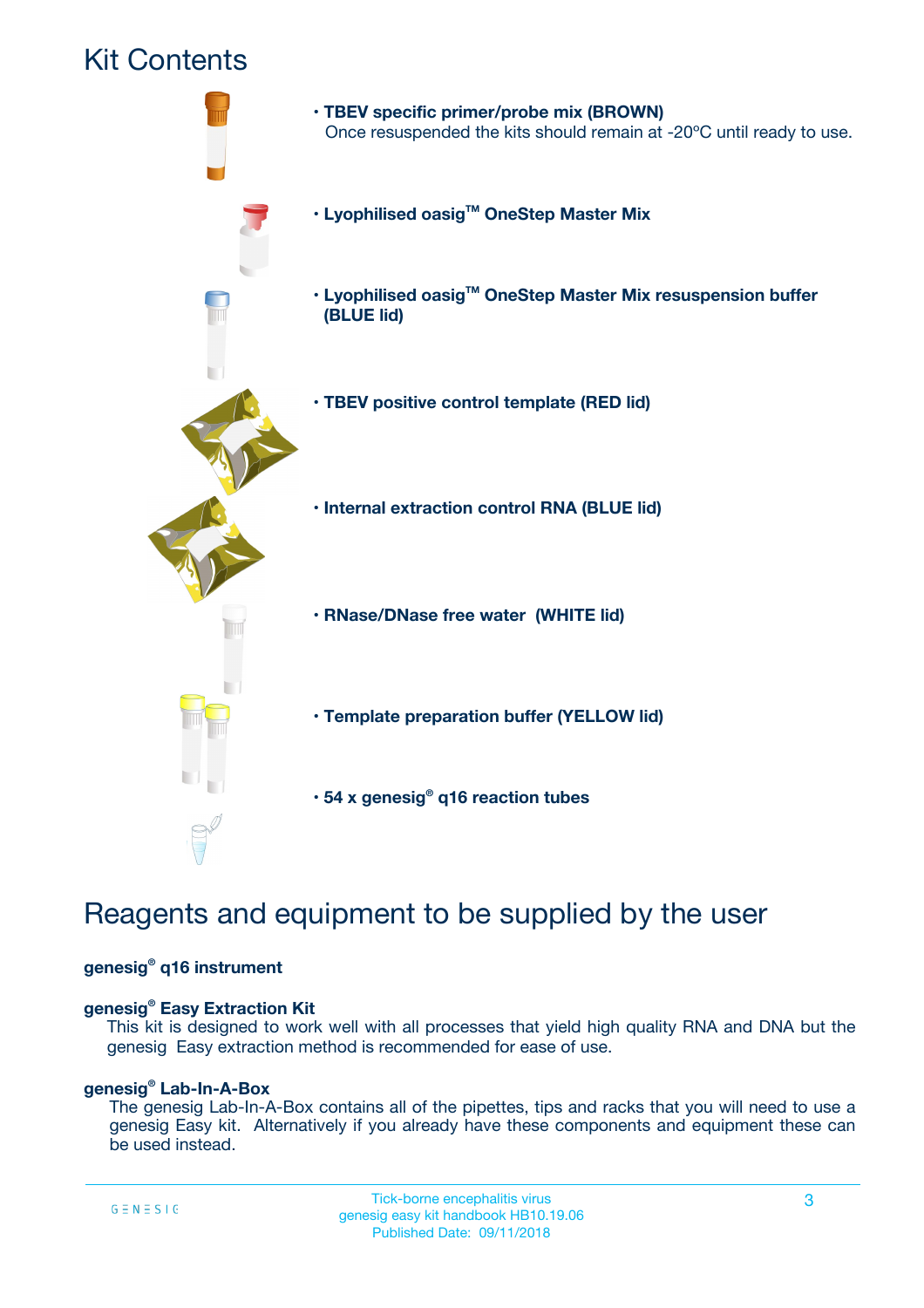# Step-by-step guide

### 1. Resuspend the test components



Use the blue pipette to transfer 500µ**l\*** of the oasig OneStep Master Mix resuspension buffer into the tube of lyophilised oasig OneStep Master Mix and mix well by gently swirling.

**\***Transfering 525µl of the oasig OneStep Master Mix resuspension buffer to your oasig OneStep Master Mix (instead of the 500µl recommended above) will enable you to take full advantage of the 50 reactions by accounting for volume losses during pipetting. In order to do so with the genesig Easy fixed volume pipettes use 1x blue, 2x red and 1x grey pipettes to make the total volume. Please be assured that this will not adversely affect the efficiency of the test.



Then use the blue pipette to transfer 500µl of water into the brown tube labelled TBEV primers/probe. Cap and shake tube to mix. A thorough shake is essential to ensure that all components are resuspended. **Failure to mix well can produce poor kit performance.**

These components are now ready to use.

Store them in the freezer from hereon.

#### Top tip

- Ensure that the primer/probe mix is mixed thoroughly before each use by shaking.
- Once resuspended do not expose genesig Easy kit to temperatures above -20°C for longer than 30 minutes at a time.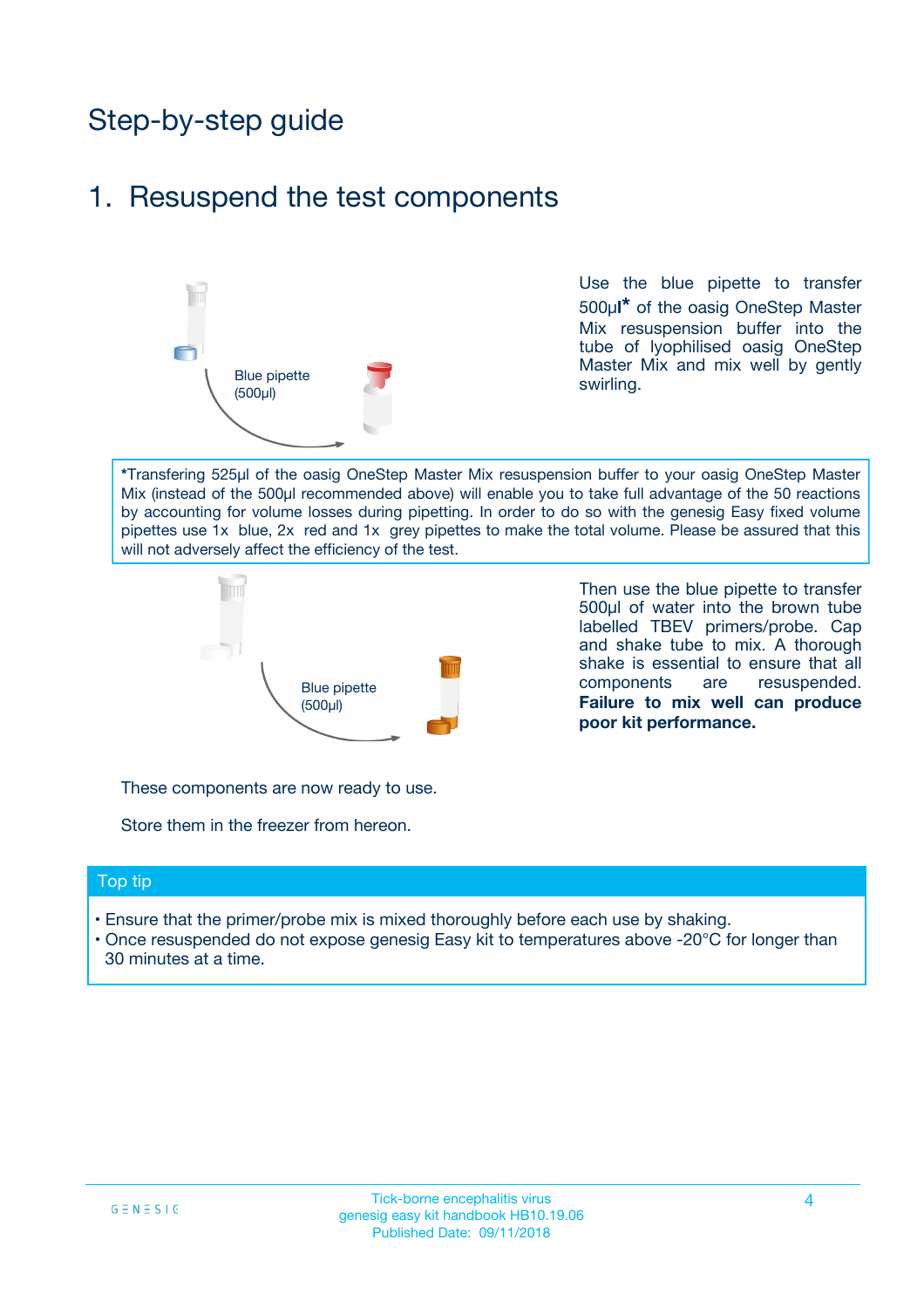# 2. Internal extraction control



Use the blue pipette to transfer 1000µl (2 x 500µl) of template preparation buffer into the Internal Extraction Control RNA tube. Cap and shake tube to mix.

Your kit contains Internal Extraction Control RNA. This is added to your biological sample at the beginning of the RNA extraction process. It is extracted along with the RNA from your target of interest. The q16 will detect the presence of this Internal Extraction Control RNA at the same time as your target. This is the ideal way to show that your RNA extraction process has been successful.

#### **If you are using an alternative extraction kit:**

Use the red pipette to transfer 10µl of Internal Extraction Control RNA to your sample **after** the lysis buffer has been added then follow the rest of the extraction protocol.

#### **If using samples that have already been extracted:**

Use the grey pipette to transfer 5µl of Internal Extraction Control RNA to your extracted sample.

### 3. Add primer/probe mix to all reaction tubes





For every reaction to be run, use the grey pipette to add 5µl of your TBEV primers/probe mix to every tube.

#### Top tip

- Always pipette the primer/probe mix directly into the bottom of the tube.
- You can label the tube lids to aid your reaction setup but avoid labelling tube sides.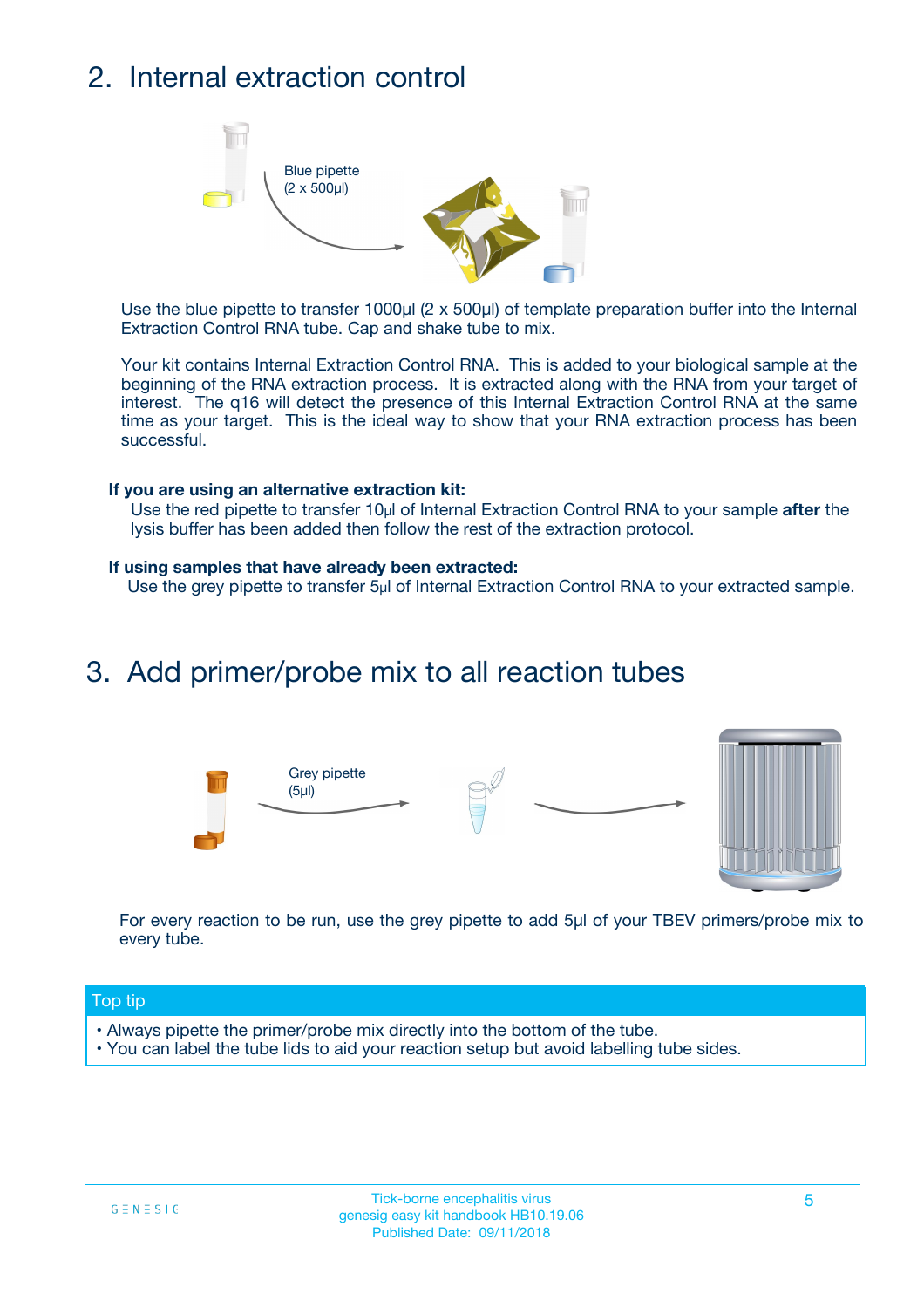# 4. Add Master Mix to all reaction tubes



For every reaction to be run, use the red pipette to add 10µl of the oasig OneStep Master Mix to the tubes containing primer/probe mix.

Move swiftly to begin your q16 run, as any delay after the oasig OneStep Master Mix has been added can effect the sensitivity of your test.

#### Top tip

**•** Always add the oasig OneStep Master Mix to the side of the tube to reduce the introduction of bubbles.

### 5. Negative control



For each test you will require a negative control. Instead of RNA water is used. This sample should typically prove negative thus proving that all of your positive samples really are positive.

To create a negative control reaction simply use the grey pipette to add 5µl of the water to the required reaction tubes. Close these tubes after adding the water.

Because some genesig kit targets are common in the environment you may occasionally see a "late" signal in the negative control. The q16 software will take this into account accordingly.

#### Top tip

**•** Always add the water to the side of the tube to reduce the introduction of bubbles.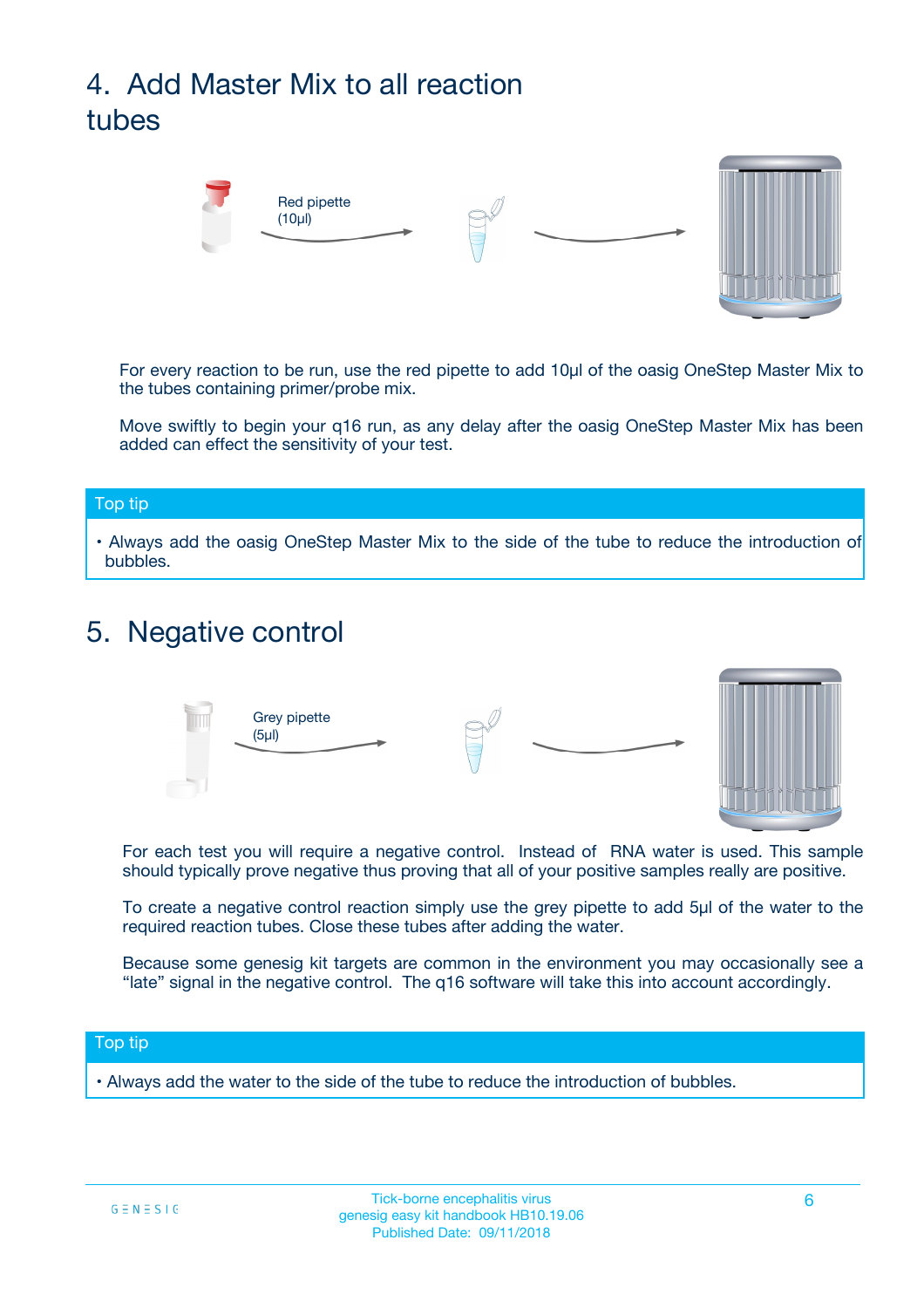# 6. Set up a test





For each sample you wish to analyse, use the grey pipette to add 5µl of your RNA sample to the required reaction tubes. Close these tubes after adding the sample. Always change pipette tips between samples.

#### Top tip

**•** Always add the RNA sample to the side of the tube to reduce the introduction of bubbles.

# 7. Positive control



Use the blue pipette to transfer 500µl of template preparation buffer into the positive control template tube. Cap and shake tube to mix.

Each time you run a test you will require a positive control. This is a small portion of RNA from your target of interest. It serves two purposes:

1. It will always test positive so it shows that everything is working as it should be.

2. The q16 software knows how much RNA is present in the positive control. So it can automatically compare your sample of interest with the positive control to calculate the amount of target RNA in your sample.

To create a positive control reaction simply use 5µl of the positive control instead of your RNA sample.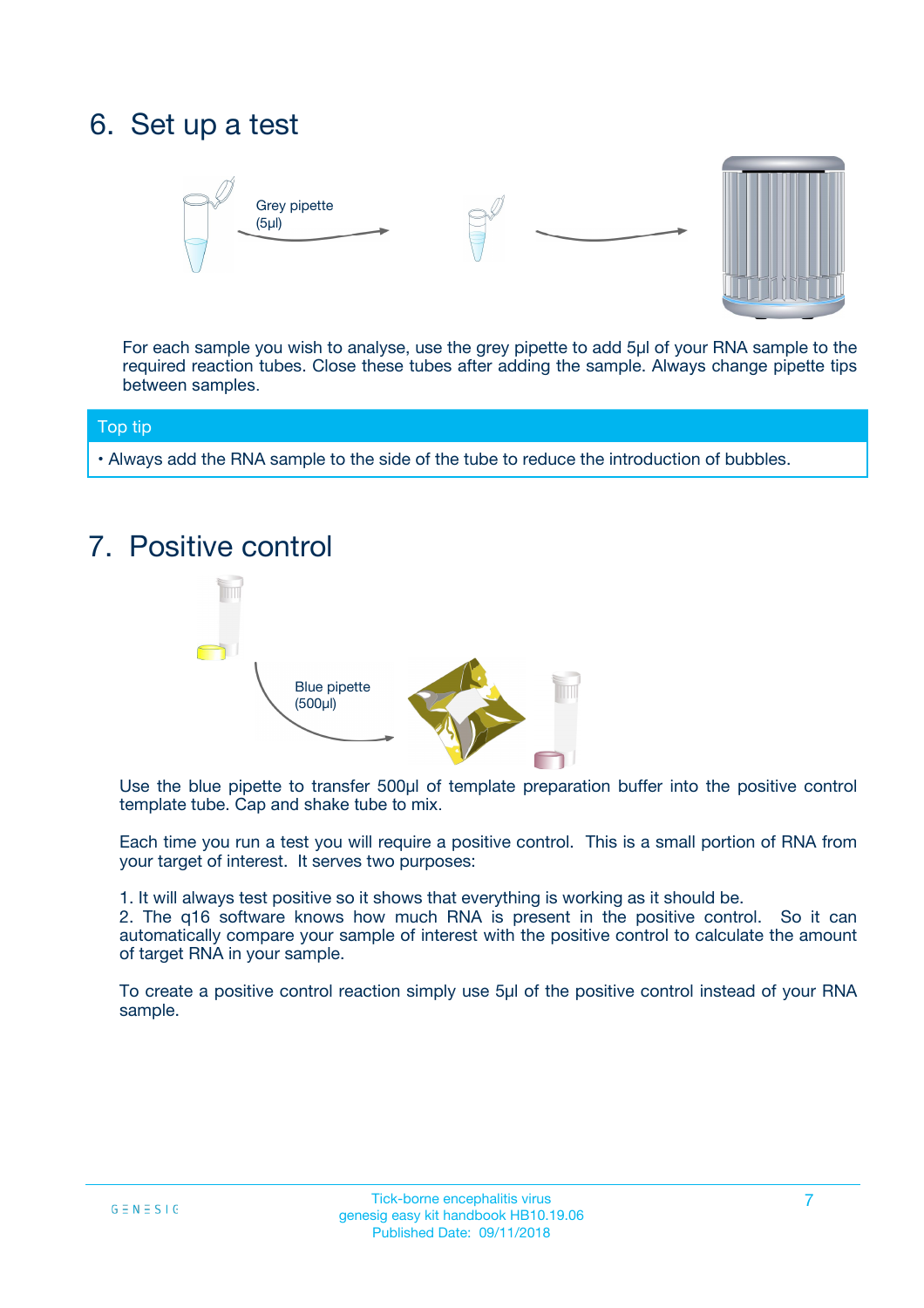



Take great care when setting up your positive control. The positive control template has the potential to give you a false positive signal in your other samples. Set positive controls up last after all other sample tubes are closed. Always change pipette tips between samples. You may even choose to set up positive controls in a separate room.

#### Top tip

**•** Always add the positive control template to the side of the tube to reduce the introduction of bubbles.

# 8. Running the test

Place the tubes into the correct positions in your q16 as defined by the software, this may include positioning of empty tubes to ensure that the q16 lid is balanced. The run can then be started.

|                      | genesig q16 PCR software - 1.2                                                    |                                            |                         |                                 | $= 0$<br>$\Sigma\!3$         |
|----------------------|-----------------------------------------------------------------------------------|--------------------------------------------|-------------------------|---------------------------------|------------------------------|
|                      | Unsaved (New Experiment 2<br>$\overline{\phantom{a}}$<br><b>Open Experiments:</b> | <b>E</b> Open<br><b>Save</b><br>$\Box$ New | Save As                 | <b>C</b> Close<br>Configuration | $G \equiv N \equiv S \mid G$ |
| <b>Stages:</b>       | Setup<br><b>Results</b>                                                           |                                            |                         |                                 |                              |
| <b>Notes</b>         |                                                                                   | <b>Samples</b>                             |                         | <b>Tests</b>                    |                              |
|                      | <b>Name and Details</b>                                                           | Color<br>Name                              | Note                    | Color<br>Name                   | Note                         |
|                      | New Experiment 2017-10-26 11:06                                                   | Sample 1                                   | 4                       | Test 1                          | 4                            |
|                      | Kit type: genesig® Easy Target Detection kit                                      | Sample 2                                   |                         |                                 |                              |
|                      | Instrument Id.:                                                                   | Sample 3                                   | $\equiv$                |                                 | $\equiv$                     |
|                      | <b>Run Completion Time:</b>                                                       | Sample 4                                   |                         |                                 |                              |
| <b>Notes</b>         | $\blacktriangle$                                                                  | Sample 5                                   | ♦                       |                                 | 傦                            |
|                      | $\overline{\mathbf{v}}$                                                           |                                            | ÷                       |                                 | ⊕                            |
| <b>Well Contents</b> |                                                                                   |                                            |                         | Run                             |                              |
| Pos.                 | Test                                                                              | Sample                                     |                         | <b>Run Status</b>               |                              |
| $\blacktriangleleft$ | Test 1                                                                            | Negative Control                           | $\blacktriangle$        |                                 |                              |
| $\overline{2}$       | Test 1                                                                            | Positive Control                           |                         |                                 |                              |
| 3                    | Test 1                                                                            | Sample 1                                   |                         | Show full log                   |                              |
| $\overline{4}$       | Test 1                                                                            | Sample 2                                   |                         |                                 |                              |
| 5                    | Test 1                                                                            | Sample 3                                   |                         | <b>Run Control</b>              |                              |
| 6                    | Test 1                                                                            | Sample 4                                   |                         |                                 |                              |
| $\overline{7}$       | Test 1                                                                            | Sample 5                                   |                         |                                 |                              |
| 8                    |                                                                                   |                                            |                         | Abort Run                       | $\triangleright$ Start Run   |
| Lo.                  | <b>INN FURTY TURE TO BUILDING UP.</b>                                             |                                            | $\overline{\mathbf{v}}$ |                                 |                              |

#### Top tip

- Before loading tubes into the q16, check for bubbles! Flick the bottom of the tubes to remove any bubbles that may have formed during the test setup.
- Apply centrifugal force with a sharp wrist action to ensure all solution is at the bottom of the reaction tube.
- When repeating a test you can use a previous file as a template by clicking 'open' then selecting File name > Files of Type > Experiment file as template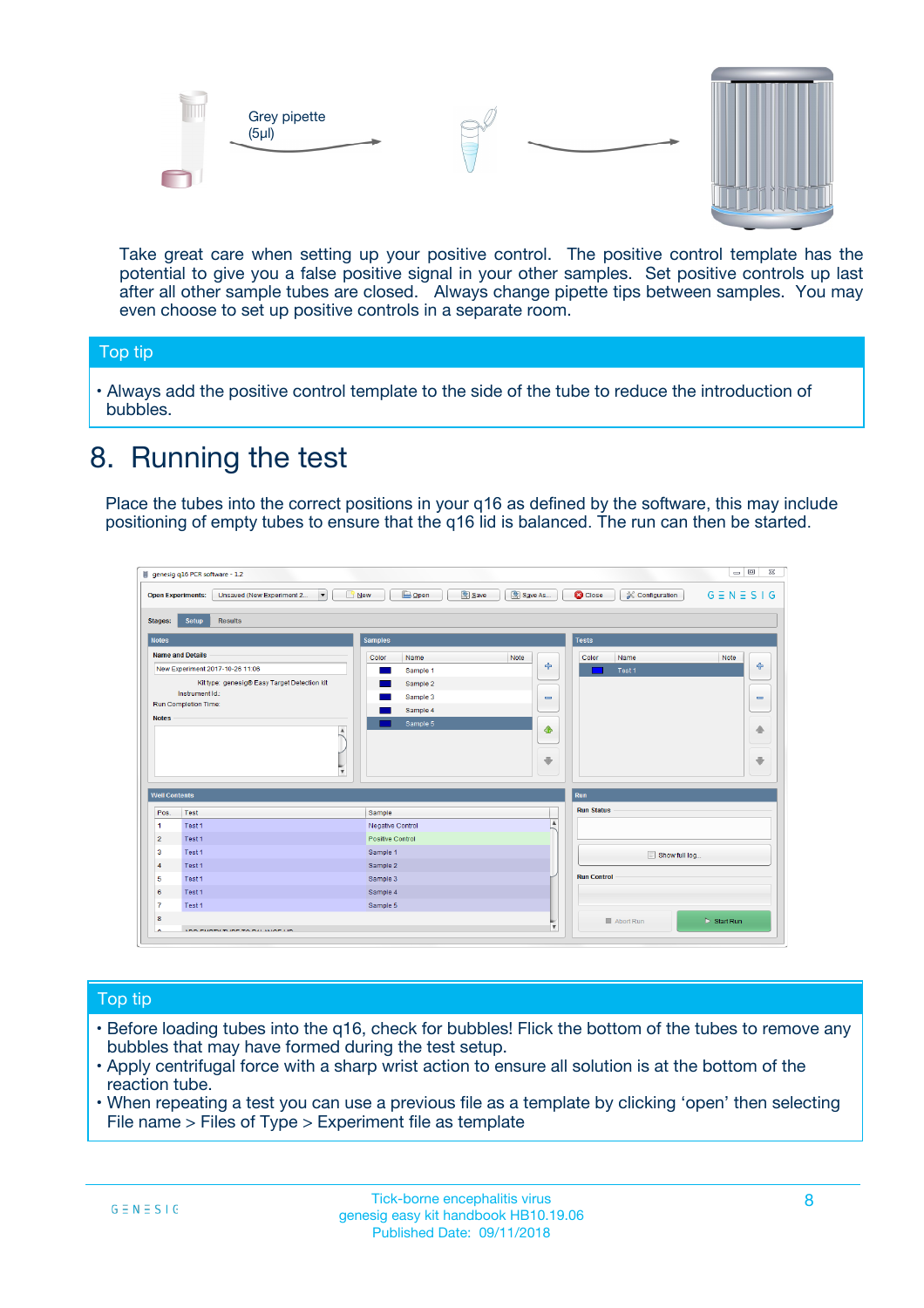### What do my results mean?

Analysis of your data is carried out automatically by the genesig q16. The following information is designed to help you fully understand a result or to troubleshoot:

### "Positive"

#### **Explanation**

Your sample has produced a positive result. Your target of interest is present and you can use the reported quantity.

### "Negative"

#### **Explanation**

Your sample has produced a negative result. The target is not present in your sample.

### "Test contaminated"

#### **Explanation**

The Negative Control should be completely free of any DNA/RNA. If you see this error message it means that at some point during the setup, the Negative Control has been contaminated with DNA/RNA and has given a positive signal. This contamination has invalidated the test. The Positive Control and your test samples are both possible sources of contaminating DNA/RNA. The genesig q16 reaction tubes from previous runs will also contain very high amounts of DNA so it is important that these are carefully disposed of after the run is completed and NEVER OPENED. It may be the case that your kits have become contaminated which will lead to the same problem occurring repeatedly.

#### **Solutions**

1. Clean your working area using a commercial DNA remover solution to ensure the area is DNA free at the start of your run and re-run the test.

2. If the problem persists then the kit has become contaminated and it will have to be discarded and replaced with a new kit. When you open the new kit, run a simple test to show that changing the kit has solved the problem. Prepare a test which includes only the Positive Control, the Negative Control and one 'mock sample'. For the 'mock sample' add water instead of any sample RNA. The result for the Negative Control and the mock sample should be negative indicating that contamination is no longer present.

#### **Preventive action**

An ideal lab set-up has a 'Clean area' where the test reagents are prepared and a 'sample area' where DNA/RNA samples and the Positive Control template are handled. The best workflow involves setting up all the test components (excluding the positive control template) in the clean area and then moving the tests to the sample area for sample and Positive Control addition. If this method is followed then the kit components are always kept away from possible sources of contamination. For extra security the Negative Control can be completely prepared and sealed in the clean area. All work areas should be decontaminated regularly with DNA remover.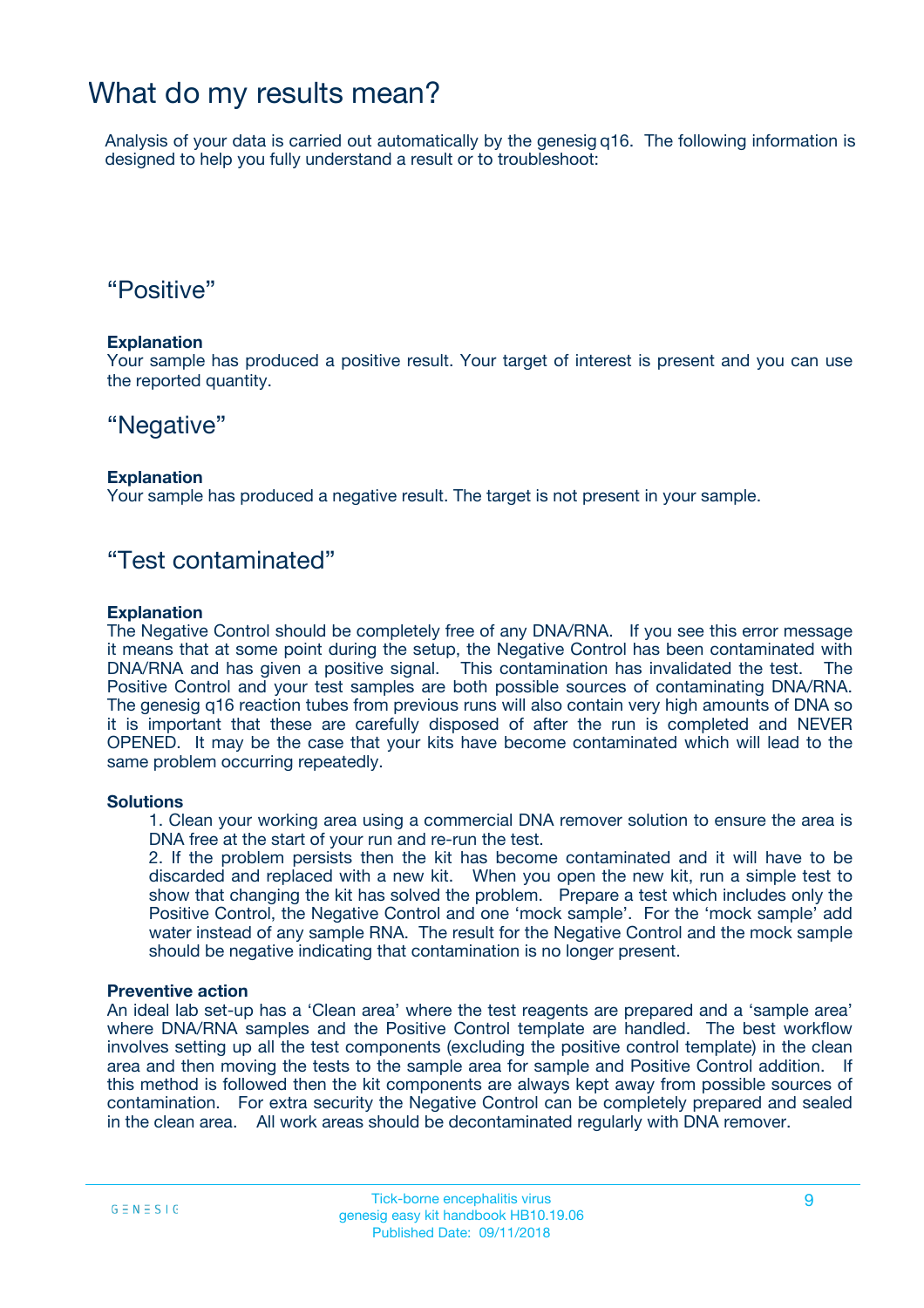### "Sample preparation failed"

#### **Explanation**

The test has failed because the quality of the sample was not high enough. The Internal Extraction Control component identifies whether the sample has been prepared correctly and is of suitable quality. This error message means that this quality control test has failed and the sample quality is not high enough for analysis.

#### **Solutions**

1. Check the sample preparation protocol for any user errors then repeat.

2. Poor quality samples can result from overloading the sample preparation protocol with too much starting material. Try reducing the amount of starting material then repeat.

3. Failing to add the Internal Extraction Control RNA to your sample during the sample preparation protocol can also lead to a reported result of "sample preparation failed". Ensure that this step has not been overlooked or forgotten. If your samples are derived from an archive store or from a process separate from your genesig Easy extraction kit; you must add 5µl of Internal Extraction Control RNA into each 0.5ml of your sample to make it suitable for use on the q16.

### "Positive result, poor quality sample"

#### **Explanation**

The test is positive so if you are only interested in obtaining a 'present or absent' answer for your sample then your result is reliable. However, the test contains an Internal Extraction Control component that identifies if the sample is of high quality. This quality control test has failed and the sample is not therefore of high enough quality to accurately calculate the exact copy number of RNA present. If you require quantitative information for your sample then proceed with the solutions below.

#### **Solutions**

1. For appropriate solutions, read the "Sample preparation failed" section of this handbook.

### "Test failed"

#### **Explanation**

The test has failed because the Positive Control has not worked. The Positive Control is present to show that all aspects of the test are working correctly together. When this control test fails, the test as a whole is invalidated. This finding indicates that a problem has occurred in the reaction set-up part of the experiment and has nothing to do with sample preparation.

#### **Solutions**

- 1. Check the entire workflow and test set-up to look for any user errors, then repeat the test e.g. have the right colour pipettes and solutions been used with the correct tubes?
- 2. Ensure the positive and negative controls are inserted into the correct wells of your q16.

3. A component of the test may have 'gone off' due to handing errors, incorrect storage or exceeding the shelf life. When you open a new kit, run a simple test to show that changing the kit has solved the problem. Prepare a test which includes only the Positive Control, the Negative Control and one 'mock sample'. For the 'mock sample' add internal control template instead of any sample RNA. If the Positive Control works, the mock sample will now be called as a negative result.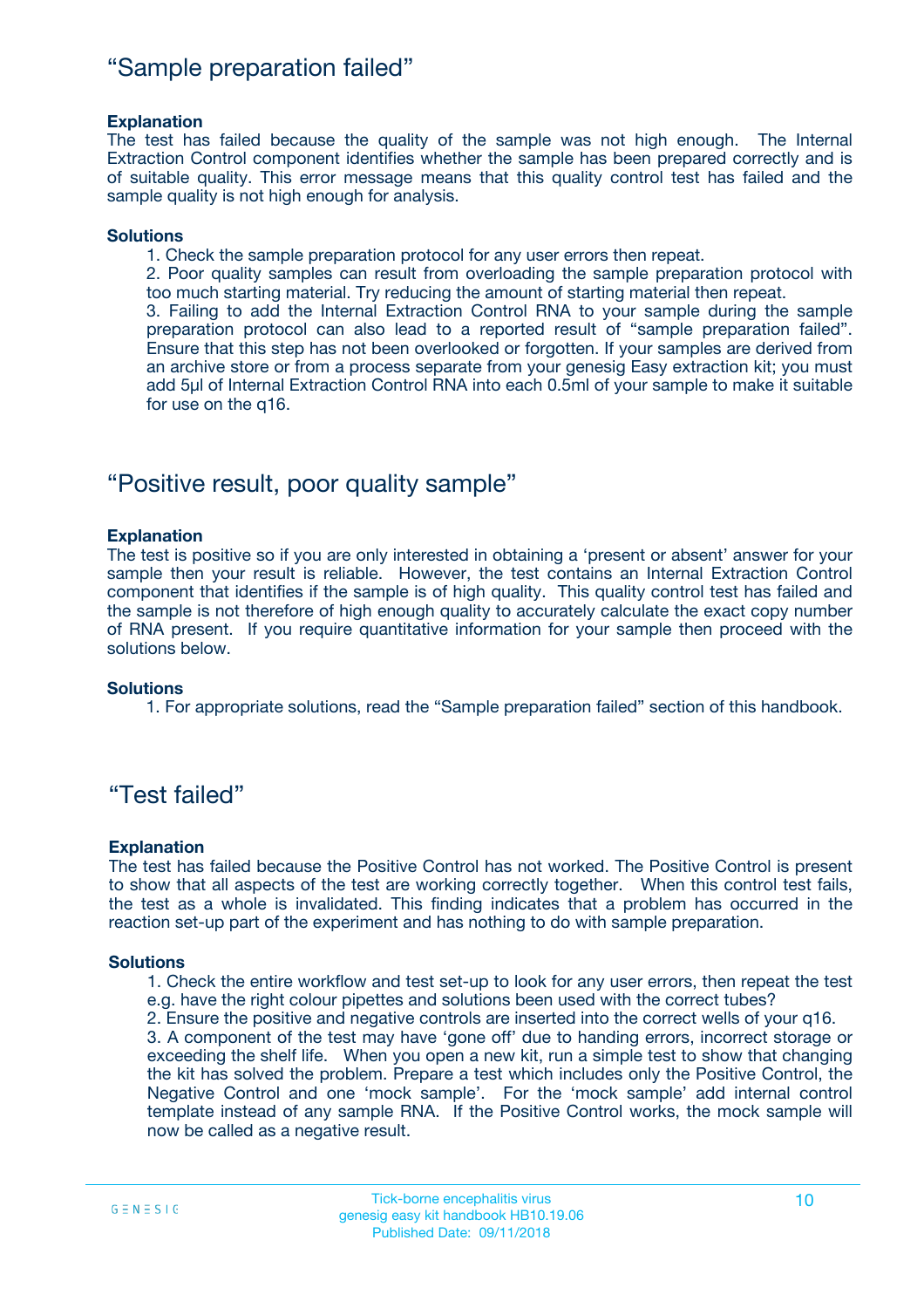### "Test failed and is contaminated"

#### **Explanation**

The Positive Control is indicating test failure, and the Negative Control is indicating test contamination. Please read the "Test Failed" and "Test contamination" sections of this technical support handbook for a further explanation.

#### **Solution**

1. For appropriate solutions, read both the "Test failed" and "Test contaminated" sections of this handbook.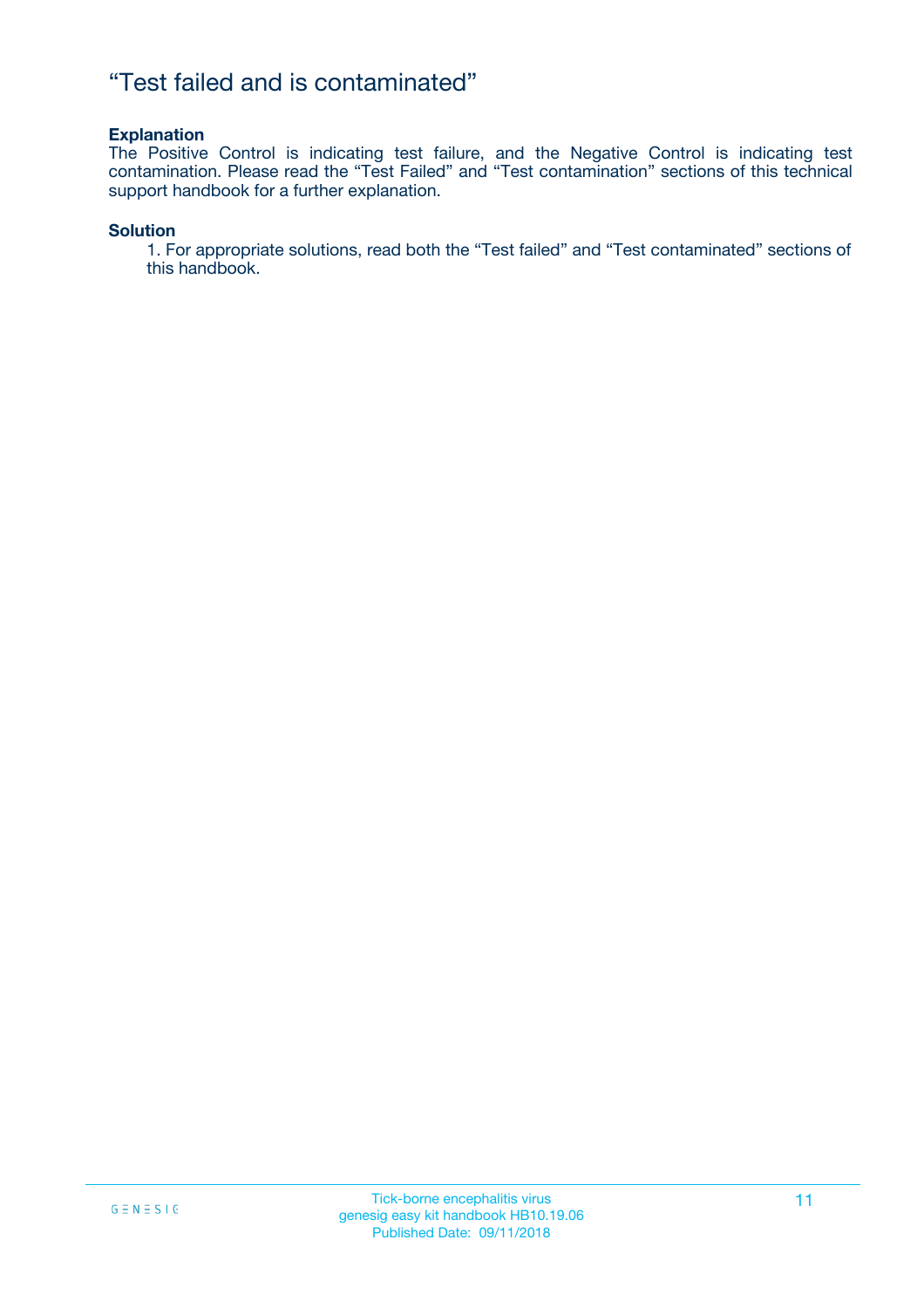# Tick-borne encephalitis virus

Tick-borne encephalitis virus (TBEV) is an infectious, arthropod borne virus that affects the human central nervous system. In addition to humans, it also infects ruminants, rodents and certain species of birds. The virus is a member of the genus Flavivirus in the family Flaviviridae and is endemic in several European countries, Russia and some parts of China. Three serotypes of TBEV have been identified worldwide; European, Siberian and Far Eastern. The virus is spherical in shape with a diameter of 40-50 nm. The viral nucleocapsid is 20-30nm and contains a single stranded positive sense RNA genome of approximately 11.14 kb, encoding 3 structural and 7 nonstructural proteins. The nucleocapsid is surrounded by a host-derived lipid bilayer that contains 2 glycoproteins; membrane protein (M protein) and envelope protein (E protein).

TBEV is primarily transmitted by ticks of the genus Ixodes which serve as both a vector and reservoir of the virus. The European TBEV is primarily transmitted by I. ricinus while the Far Eastern and Siberian subtypes are transmitted mainly by I. persulcates. Humans can also be infected by consuming contaminated unpasteurised dairy products from infected animals although this is rare. Direct person-to-person spread of TBEV is also rare but can occur through blood transfusions or breast feeding. Most infections occur during leisure activities such as hiking, camping or trekking in forested areas where the vectors are abundant. The incidence peaks during the highest period of tick activity which is in spring and early summer, but can occur throughout the year.

The incubation period of TBEV is usually 4 to 28 days and about two thirds of infections are asymptomatic. Milk-borne exposure has a shorter incubation period of 3-4 days. In the early stages of infection the disease often presents itself as a non-specific febrile illness with symptoms including fever, malaise, anorexia, muscle aches, headache and nausea. The most common signs when testing for patients with TBEV are leukopenia and thrombocytopenia. After a few days of remission, 20-30% per cent of patients suffer from the second phase of the disease which involves the central nervous system resulting in aseptic meningitis, encephalitis, or myelitis. Around 10% of the affected patients suffering from this phase would require intensive care and mortality rate is around 1% after onset of the neurological symptoms. The Far Eastern subtype is considered to be the most pathogenic for humans, with a mortality rate of >20%. The Western European subtype is less virulent and less lethal.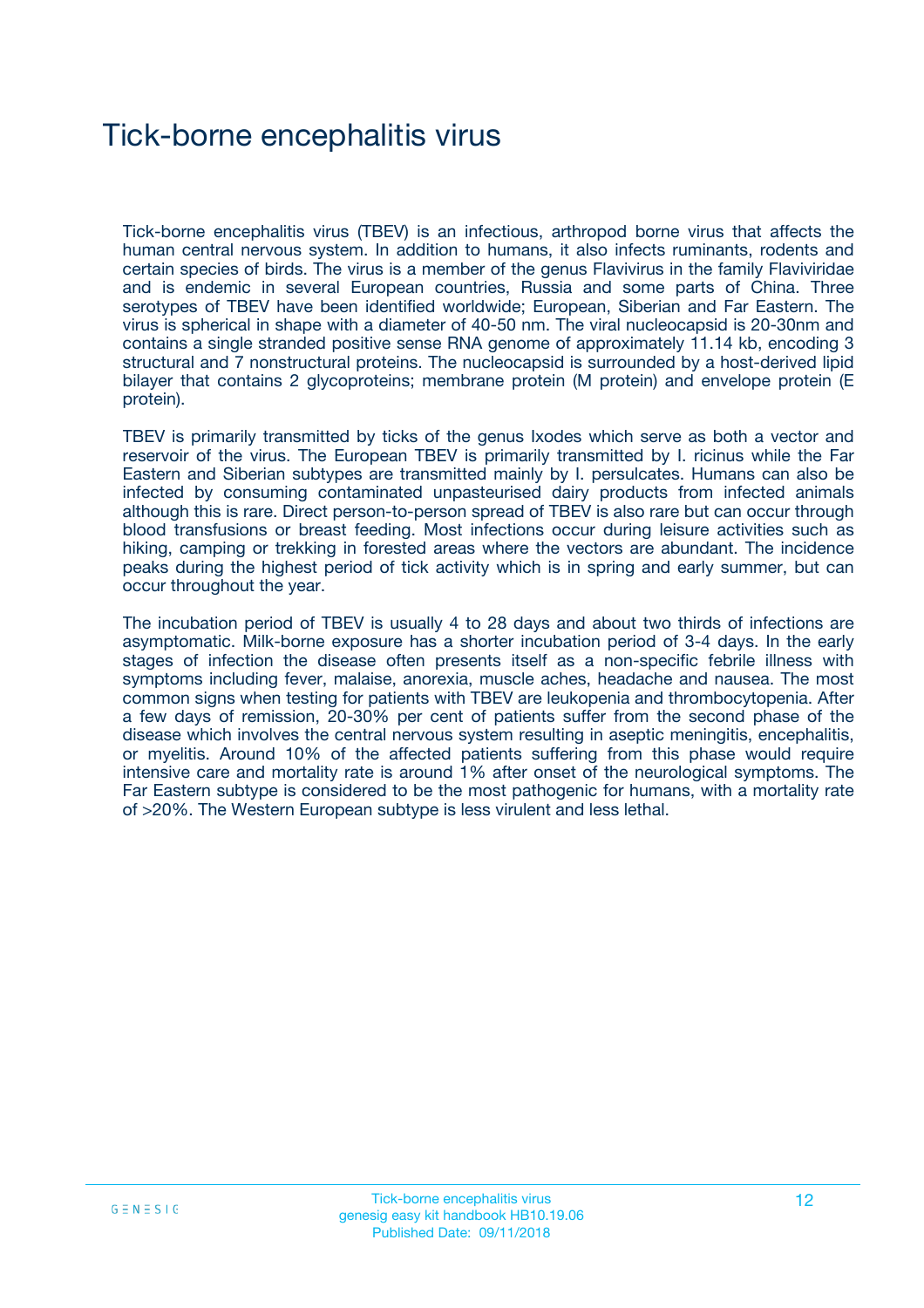# **Specificity**

The Primerdesign genesig Kit for Tick-borne encephalitis virus (TBEV) genomes is designed for the in vitro quantification of TBEV genomes. The kit is designed to have a broad detection profile. Specifically, the primers represent 100% homology with over 95% of the NCBI database reference sequences available at the time of design.

The dynamics of genetic variation means that new sequence information may become available after the initial design. Primerdesign periodically reviews the detection profiles of our kits and when required releases new versions.

If you require further information, or have a specific question about the detection profile of this kit then please send an e.mail to enquiry@primerdesign.co.uk and our bioinformatics team will answer your question.